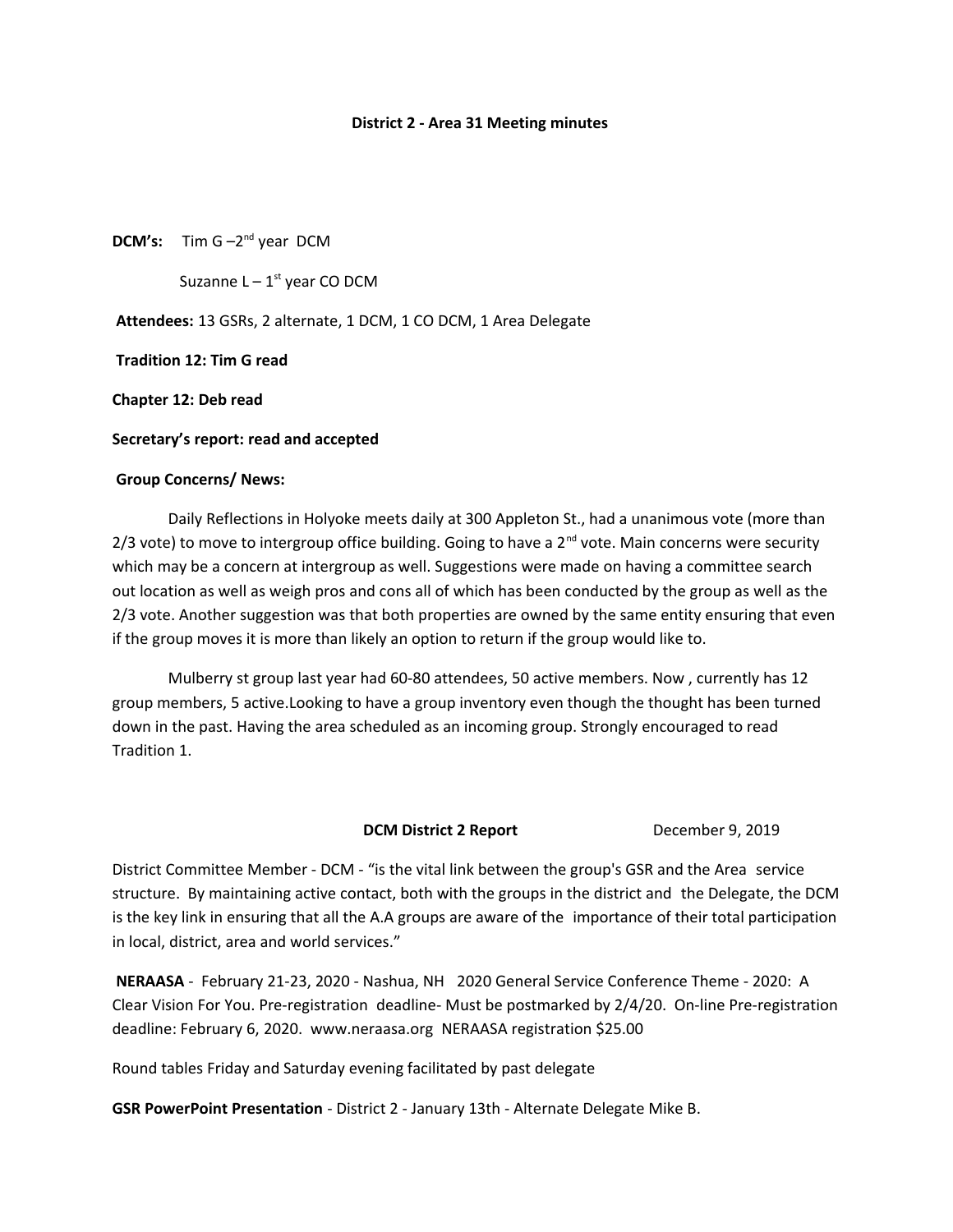**Concepts meeting** - Thursday - Jan. 2, 2020 7:30p - 474 Pleasant St, Holyoke

**AA Service Manual Meeting** - Wednesday Jan. 15, 2020 7:30p - 74 Pleasant St, Holyoke

**Area Treasurer's Report -** ● Contributions in October 2019 have increased by \$156.42 from contributions in October 2018. ● Contributions 2019 YTD have increased by \$5,527.02 from contributions 2018 YTD.

# **Area Secretary's Report** - read and accepted

# **Delegate's Report:**

● A DVD of the big book in American Sign Language has been released by the General Service Office, in it, the book Alcoholics Anonymous is signed, spoken, and subtitled. ● There is a proposed agenda item to remove the words He, His, and Him form the twelve steps and twelve traditions and replace them with God. ● There is a proposed agenda item to translate the book Alcoholics Anonymous into plain language. ● There is a proposed agenda item to change the wording of the Preamble from "men and women" to "people"

# **Alternate Delegate's Report:**

● There is a proposed agenda item to develop a book titled "AA Comes of Age II" to chronicle the history of AA from the end of "AA Comes of Age" until the present. ● There is a proposed agenda item to consider an amendment to the title of "Living Sober" to "Living Sober: How Not to Take the First Drink." ● There is a proposed agenda item to develop literature the shares experience, strength, and hope on meditation. ● There is a proposed agenda item to develop a pamphlet the describes how the AA Grapevine can be used to carry the message of recovery to the still suffering alcoholic.

### **NEW BUSINESS:**

● Motion was made that the area supports a general service conference agenda item that was started and passed unanimously by the Southern Berkshire Group and passed unanimously 5 by District 3 that AA World Services develop a piece of literature devoted to relocating in sobriety.

● Motion passed unanimously and will be voted on again at the Spring Assembly

**Old Business:** Dec 14<sup>th</sup> workshop Providence hospital Holyoke MA 11-1 pass out flyers food fellowship raffles . A clear vision for you 2020. Topics keeping AA relevant and practicing these principles in all our affairs. 2 speakers. Brunch. Third legacy voting revealed no **LCM.**Dan started as secretary and sue rolled out.

**New Business:** Suzanne L New DCM rolling in for Jan with new plan for traditions, chapter from service manual, concepts and BOX 459, with possible bouncing format to keep it fresh with the times, agreed upon as a group.